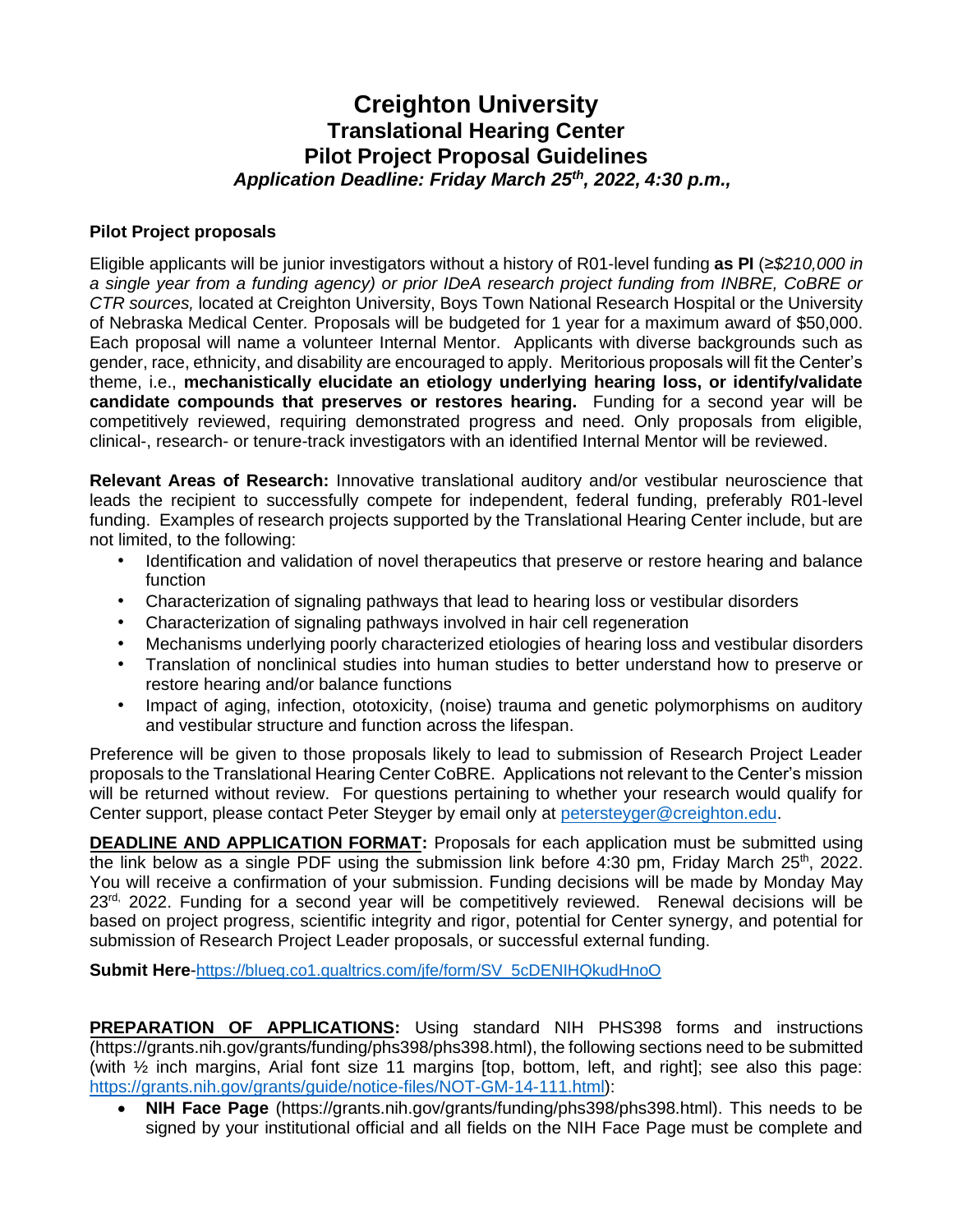correct. Please leave dates of proposed period of support and signing by an institutional official blank.

- **Biographical Sketch** for the PI and any other Key Personnel, **Project Summary** (limited to 30 lines or less of text)
- **Creighton Excel Budget Form. You must include a minimum of 3% effort of your base salary to the budget.**
- **Research plan** (limited to seven pages in total; more guidance further below)
	- o **a. Specific Aim(s)** (one page maximum, and can be shorter)
	- o **b. Research Strategy** (six pages maximum):
		- **i. Significance:** a) the rigor of prior research -- the strengths and weaknesses of the research that is used to form the basis for the proposed research question.
		- **ii. Innovation**
		- **iii. Approach:** Can include preliminary data, although not required. Experimental design, including steps taken to ensure scientific rigor (robust and unbiased experimental design, sample, measures, procedures, analysis, interpretation and reporting of results, explained as appropriate for a pilot project) and consideration of key biological variables if applicable (please see [http://grants.nih.gov/grants/guide/notice-files/NOT-OD-16-011.html\)](http://grants.nih.gov/grants/guide/notice-files/NOT-OD-16-011.html).
		- **iv. Plans for extramural funding applications** (e.g. to NIH or other agencies, please specify) upon successful completion of this project.
- **Literature cited** (excluded from the above page limits)
- **If the proposed study involves human subjects:**
	- o Current PHS Human Subjects and Clinical Trials Information Form [https://grants.nih.gov/grants/how-to-apply-application-guide/forms-e/general/g.500-phs](about:blank)[human-subjects-and-clinical-trials-information.htm](about:blank)
	- o Institutional Review Board (IRB) approval
	- $\circ$  Human Subjects Education Certification (required even when research is exempt) *Note: Within 30 days after receiving NIGMS approval for clinical research projects, the grantee must enter study data in the Human Subjects System (HSS).*
- **If the proposed project involves Vertebrate Animals:**
	- o IACUC approval
	- o Vertebrate Animal Section (see [https://grants.nih.gov/grants/olaw/vertebrate\\_animal\\_section.htm\)](about:blank)

### **RESEARCH PLAN:** *(No more than 7 total pages for the following sections of the Research Plan)*

Please follow the outline below for the proposal narrative. This section should include sufficient information needed for evaluation of the project, independent of any other document. Be specific and informative and avoid redundancies. Discussion of the inclusion of human subjects or animals must be included within the 6 pages of the Research Plan. There are no specific form pages for the research plan, but use the following format:

- **1. Specific Aims (1-page max):** Concisely state the goals of the proposed research and summarize the expected outcomes(s), including the impact that the results of the proposed research will have on the research field(s) involved. List succinctly the specific objectives of the research proposed, e.g., to test a stated hypothesis, create a novel design, solve a specific problem, challenge an existing paradigm or clinical practice, address a critical barrier to progress in the field, or develop new technology.
- **2. Research Strategy (6 pages max):** Organize the Research Strategy in the specified order and using the instructions provided below. Start each section with the appropriate section heading—Significance, Innovation, Approach.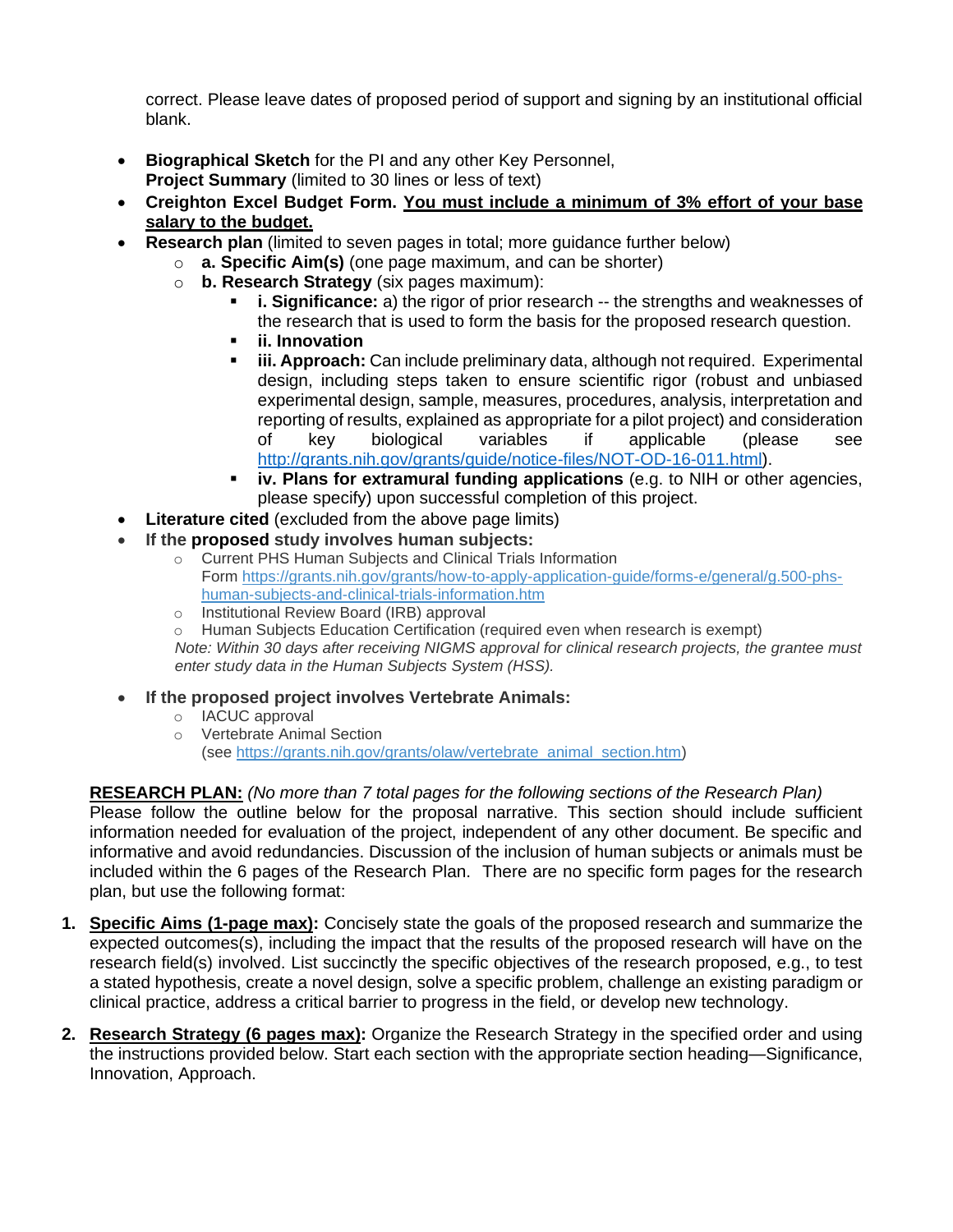### **a. Significance:**

- Explain the importance of the problem or critical barrier to progress in the field that the proposed project addresses.
- Explain how the proposed project will improve scientific knowledge, technical capability, and/or clinical practice in one or more broad fields.
- Describe how the concepts, methods, technologies, treatments, services, or preventive interventions that drive this field will be changed if the proposed aims are achieved.

### **b. Innovation:**

- Explain how the application challenges and seeks to shift current research or clinical practice paradigms.
- Describe any novel theoretical concepts, approaches, or methodologies; instrumentation or intervention(s) to be developed or used; and any advantage over existing methodologies, instrumentation, or intervention(s).
- Explain any refinements, improvements, or new applications of theoretical concepts, approaches or methodologies, instrumentation, or interventions.

# **c. Approach:**

- Describe the overall strategy, methodology, and analyses to be used to accomplish the specific aims of the project. Include how the data will be collected, analyzed, and interpreted, as well as any resource sharing plans, as appropriate.
- Discuss potential problems, alternative strategies, and benchmarks for success anticipated to achieve the aims.
- If the project is in the early stages of development, describe any strategy to establish feasibility, and address the management of any high-risk aspects of the proposed work.
- Discuss your plans for potential sources of future support for continuing the research program initiated by this application. Specify intramural and extramural funding agencies to be approached. In addition, if this research is included in any currently pending external proposal, identify that proposal.

# **LITERATURE CITED:** *(Not included in 6-page limitation)*

List all references. Each reference must include the title, names of all authors, book or journal, volume number, page numbers, year of publication, and PMID. Be concise and select only those literature references pertinent to the proposed research.

**EARLIEST START DATE:** July1<sup>st</sup>, 2022 if IRB and/or IACUC approvals obtained by May 18<sup>th</sup>, 2022. Receipt of IRB or IACUC approvals after May 18th, 2022, will delay submission to NIGMS for approval with subsequent delay in the Pilot Project start date by ~6 weeks after receipt.

**CERTIFICATIONS:** Institutional procedures for projects involving human subjects, vertebrate animals, or biohazardous materials must be observed. Approval must be received prior to submission to NIGMS for final approval and release of funds.

**QUESTIONS:** If you have any application or submission questions, please contact Stacy Barney at [stacybarney@creighton.edu](mailto:stacybarney@creighton.edu) before 4:30 pm, Monday, March 21<sup>st</sup>, 2022.

**Review criteria.** Complete proposals will be reviewed. Review criteria include the quality and feasibility of the proposal, relevance to Center mission, and the benefit of participating in the Center to the applicant. The EAC will provide constructive feedback and score proposals using R01 Summary Statement templates. Meritorious proposals will demonstrate assurance of full compliance with all applicable federal policies, rules, and guidelines for research involving human subjects, vertebrate animals, and/or biohazards (see "Post-Award Program Requirements" under Section VI o[f PAR-19-313\)](about:blank#_Section_VI._Award).